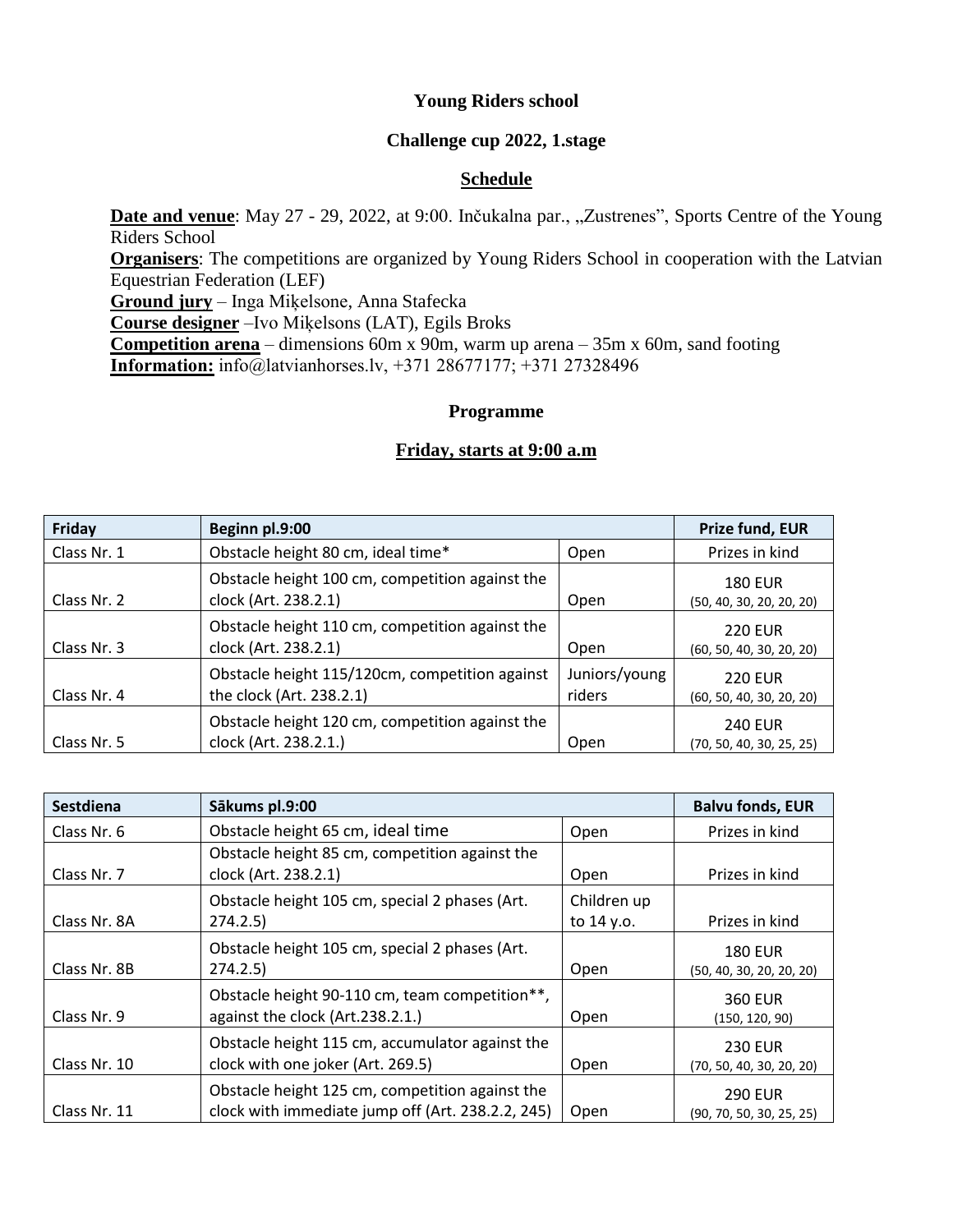| Svētdiena         |                                                                          |                                                        | <b>Balvu fonds, EUR</b>                     |
|-------------------|--------------------------------------------------------------------------|--------------------------------------------------------|---------------------------------------------|
| Iesildes laukumā  | Sākums pl.8:30                                                           |                                                        |                                             |
| Class Nr. 12      | Competition with evaluation                                              | Riders and/or<br>horses who<br>compete first<br>season | Prizes in kind                              |
| Sacensību laukumā | Sākums pl.9:00                                                           |                                                        |                                             |
| Class Nr. 13      | Obstacle height 60 cm, special 2 phases (Art.<br>274.2.5                 | I un II grupas<br>poniji                               | Prizes in kind                              |
| Class Nr. 14      | Obstacle height 90 cm, special 2 phases (Art.<br>274.2.5                 | Open                                                   | Prizes in kind                              |
| Class Nr. 15A     | Obstacle height 100 cm, speed competition (Art.<br>238.2.1               | Amatieri                                               | <b>180 EUR</b><br>(50, 40, 30, 20, 20, 20)  |
| Class Nr. 15B     | Obstacle height 100 cm, speed competition (Art.<br>238.2.1               | Open                                                   | <b>180 EUR</b><br>(50, 40, 30, 20, 20, 20)  |
| Class Nr. 16      | Obstacle height 110 cm, speed competition (Art.<br>238.2.1               | Open                                                   | <b>220 EUR</b><br>(60, 50, 40, 30, 20, 20)  |
| Class Nr. 17      | Obstacle height 120cm, special 2 phases (Art.<br>274.2.5                 | Open                                                   | <b>240 EUR</b><br>(70, 50, 40, 30, 25, 25)  |
| Class Nr. 18      | Obstacle height 130 cm, competition with one<br>jump off (Art. 238.2.2.) | Open                                                   | <b>400 EUR</b><br>(120, 90, 70, 50, 40, 30) |

*\*ideal time* **-** *Competitions with a time norm, which is called "ideal time". Penalty points for failure to* achieve the "ideal time" are not awarded. If the "ideal time" is exceeded, then one penalty point is *awarded for each four seconds that have begun. Other errors are evaluated according to table A. The best result will have the athlete whose result – penalty points, the difference between the made* time and the "ideal time"  $-$  is the smallest. If penalty points and the difference are the same, the best result is for a participant who has not exceeded the ideal time. Other athletes are ranked by penalty *points and the time difference between the made time and the "ideal time".*

\*\* Team competition: *competition with one round according to Art.238.2.1. Team consists of 3 riders, each of them will be jumping different height – first rider 90cm, second rider 100cm and the third rider – 110cm. Team result will be calculated by counting the penalty points and time of each rider.*

Team competition will take place in 3 stages: 1.stage  $28<sup>th</sup>$  of May, 2.stage – 16<sup>th</sup> of July, 3.stage – 3<sup>rd</sup> of September.

Points will be calculated as follows:

| Place | Points |
|-------|--------|
|       | 21     |
|       | 18     |
|       | 16     |
|       | 14     |
| 5.    | 12     |
|       | 10     |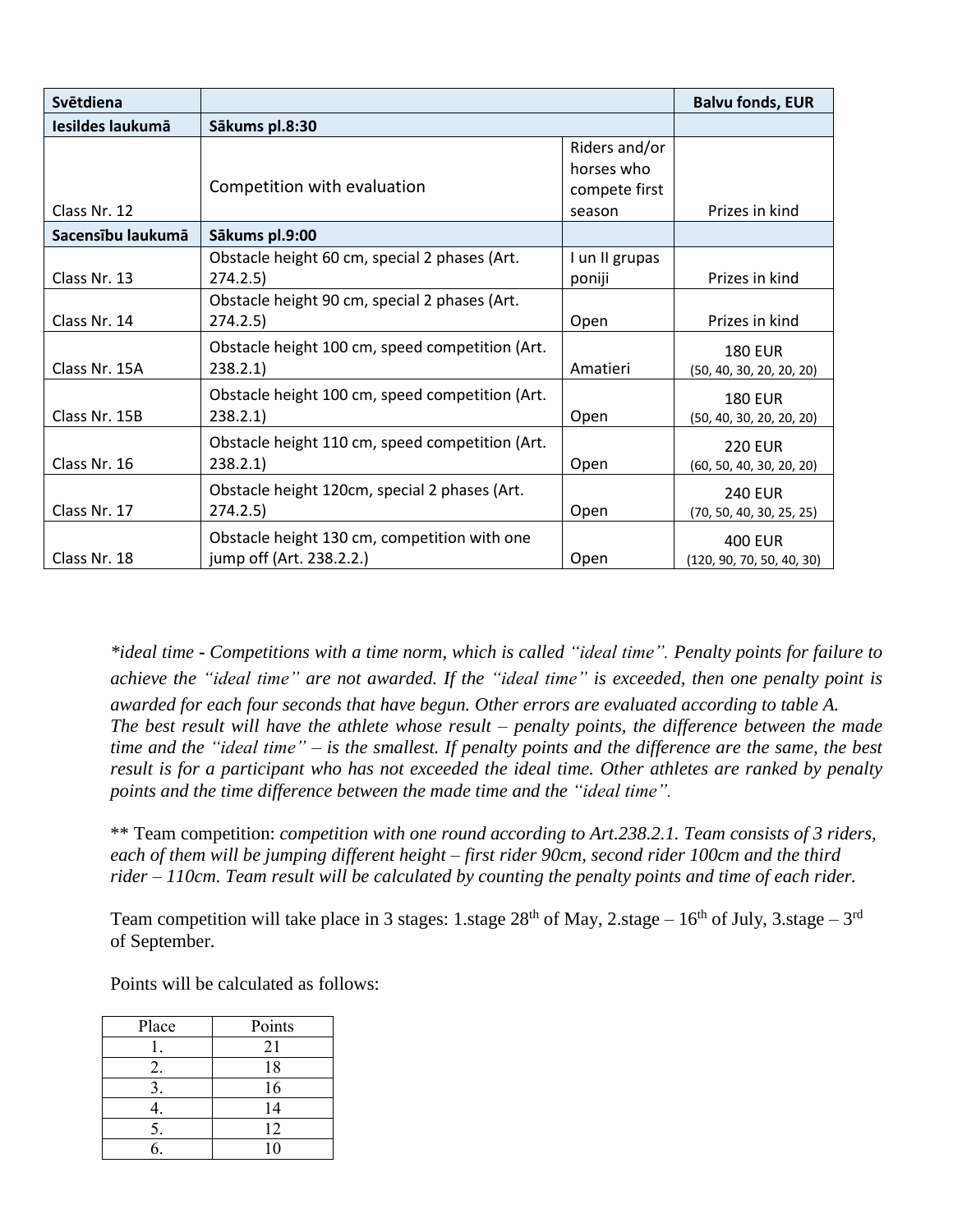| 7.        |   |
|-----------|---|
| 8.        | 8 |
| 9.        |   |
| 10.       | 6 |
| 11.       | 5 |
| 12.       |   |
| 13.       | 3 |
| 14.       | 2 |
| $15. - .$ |   |

In the event that two or more teams have same points, the winner will be decided by the results of the 3<sup>rd</sup> stage.

## **Award ceremony**

The number of athletes required to present themselves for the prize-giving ceremony of each competition is 6. The participants should appear at the award ceremony with ponies/horses. In special cases, the Chief Jury, in consultation with the Organising Committee, may authorize a participant to appear at the award ceremony without a horse.

In class Nr.9 first 3 teams are required to prize giving ceremony.

If less than 8 riders take part, prize fund will be decreased to 70% of the planned prize money. If less than 5 riders take part, class will be cancelled.

Prize money will be transferred to the winners bank account! Please fill in a form for money transfer at the show office.

#### **Applications**

In competition No.12 and No.13 applications with horses out of the competition will not be accepted. When applying for participation in open classes up to and including 100 cm, please note whether the rider starts with a horse or a pony.

Applications should be submitted **by 20:00, Wednesday, May 25**, by filling in an application form via Equipe Entry system [entry.equipe.com.](http://entry.equipe.com/) Make sure you fill out all required fields and submit rider and horse names. If your application is accepted, you will get notification e-mail from Equipe system.

Organiser can close application form before time, according to capacity of competition venue. If applications are submitted after 20:00 May 25, entry fee will be doubled.

Starting order will be published on the website [online.equipe.com](http://online.equipe.com/) and Equipe App.

#### **Entry fee**:

Competition No.12, 13: 15 EUR, Competition No. 1-4, 8A, 8B, 10, 14 - 16: 20 EUR, Competition No.5, 11, 17, 18: 25,- EUR Competition No. 9: 70 EUR per team